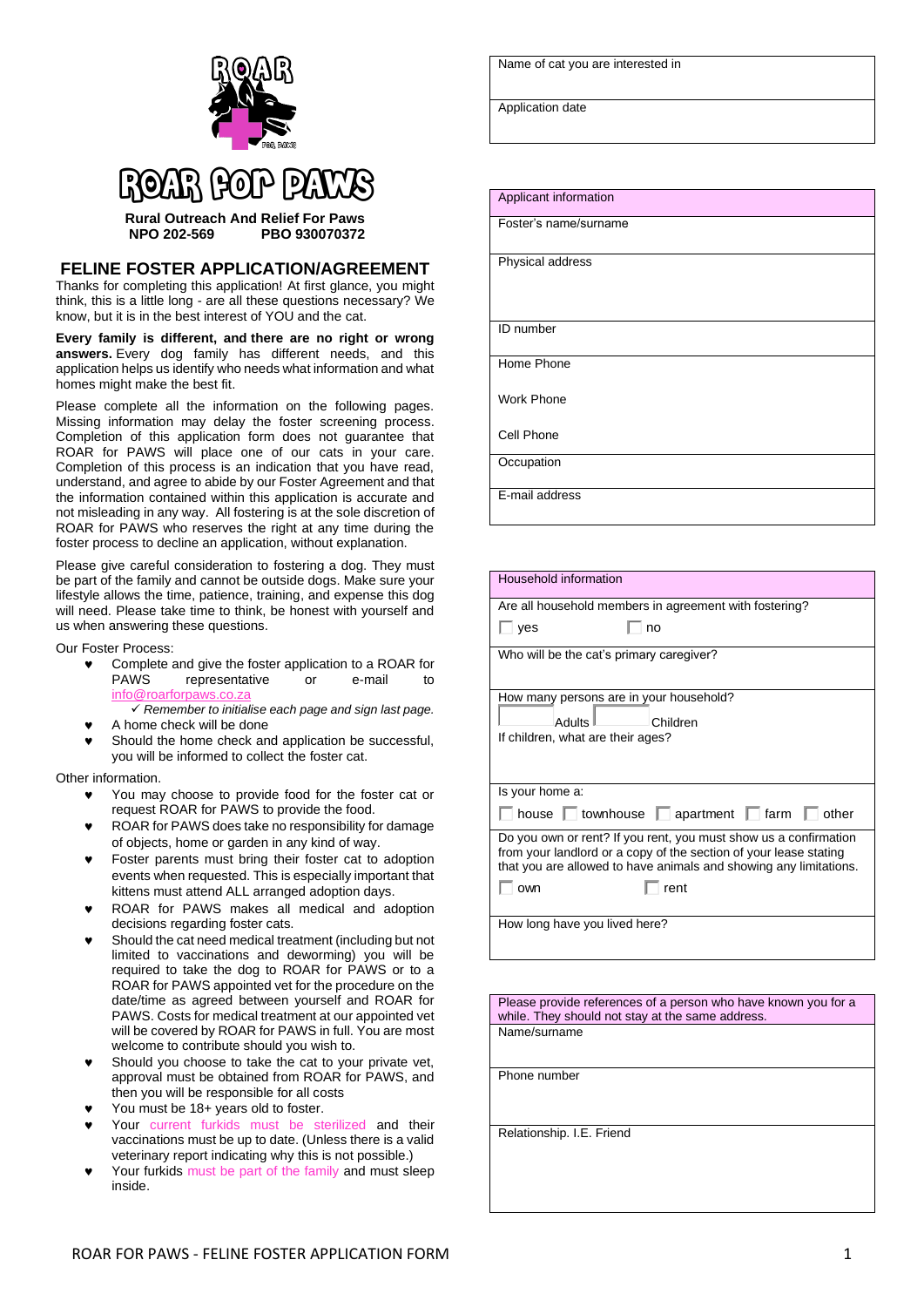| Current animal information                                |                                                           |  |
|-----------------------------------------------------------|-----------------------------------------------------------|--|
| How many animals do you have?                             |                                                           |  |
| Furkid 1                                                  | Furkid <sub>2</sub>                                       |  |
| Name                                                      | Name                                                      |  |
| <b>Breed/Species</b>                                      | Breed/Species                                             |  |
| $\Box$ Male $\Box$ Female                                 | $\Box$ Female<br>$\Box$ Male                              |  |
| Age                                                       | Age                                                       |  |
| Vaccinated/deworming up to<br>date?                       | Vaccinated/deworming up to<br>date?                       |  |
| $\Box$ yes $\Box$ no                                      | □ yes  □ no                                               |  |
| Sterilized                                                | Sterilized                                                |  |
| $\Box$ yes $\Box$ no                                      | $\Box$ yes $\Box$ no                                      |  |
| Is this animal still alive? If no,<br>how did he/she die? | Is this animal still alive? If no,<br>how did he/she die? |  |
| $\Box$ yes $\Box$ no                                      | yes no                                                    |  |
|                                                           |                                                           |  |
| Additional information                                    | Additional information                                    |  |
| Furkid 3                                                  | Furkid 4                                                  |  |
| Name                                                      | Name                                                      |  |
| <b>Breed/Species</b>                                      | <b>Breed/Species</b>                                      |  |
| Male Female                                               | Male Female                                               |  |
| Age                                                       | Age                                                       |  |
| Vaccinated/deworming up to<br>date?                       | Vaccinated/deworming up to<br>date?                       |  |
| $\Box$ yes $\Box$ no                                      | $\Box$ yes $\Box$ no                                      |  |
| Sterilized                                                | Sterilized                                                |  |
| $\Box$ yes $\Box$ no                                      | $\Box$ yes $\Box$ no                                      |  |
| Is this animal still alive? If no,<br>how did he/she die? | Is this animal still alive? If no,<br>how did he/she die? |  |
| $\Box$ yes $\Box$ no                                      | $\Box$ yes $\Box$ no                                      |  |
| Additional information                                    | Additional information                                    |  |

| New Cat info                                                                                              |  |
|-----------------------------------------------------------------------------------------------------------|--|
| Why do you want to foster?                                                                                |  |
|                                                                                                           |  |
|                                                                                                           |  |
|                                                                                                           |  |
|                                                                                                           |  |
|                                                                                                           |  |
|                                                                                                           |  |
|                                                                                                           |  |
|                                                                                                           |  |
| Where will this cat sleep/stay?                                                                           |  |
| $\Box$ indoor only                                                                                        |  |
| $\Box$ outdoor only                                                                                       |  |
| $\Box$ indoor and outdoor                                                                                 |  |
|                                                                                                           |  |
| How many hours will the cat be alone during the day?                                                      |  |
|                                                                                                           |  |
|                                                                                                           |  |
| What happens when you go on holiday?                                                                      |  |
|                                                                                                           |  |
|                                                                                                           |  |
| Do you require ROAR for PAWS to provide food for the foster                                               |  |
| dog?                                                                                                      |  |
| $\Box$ yes $\Box$ no                                                                                      |  |
|                                                                                                           |  |
| If you will be providing the food, which brand will you feed?                                             |  |
|                                                                                                           |  |
|                                                                                                           |  |
| Have you ever given up/rehomed your animal previously. If so,<br>why and where did he/she go?             |  |
| $\Box$ no<br>$\Box$ yes                                                                                   |  |
|                                                                                                           |  |
|                                                                                                           |  |
|                                                                                                           |  |
| Have you ever had an animal lost or stolen?                                                               |  |
| $\Box$ yes<br>  no                                                                                        |  |
|                                                                                                           |  |
| Do you understand that a cat can be and 15 year (or more)<br>commitment and can be expensive to care for? |  |
| $\vert$ yes<br>  no                                                                                       |  |
|                                                                                                           |  |
| Are you planning to move soon?                                                                            |  |
| $\Box$ no<br>$\Box$ yes                                                                                   |  |
| If yes, what will happen to your animals?                                                                 |  |
|                                                                                                           |  |
|                                                                                                           |  |
|                                                                                                           |  |
|                                                                                                           |  |